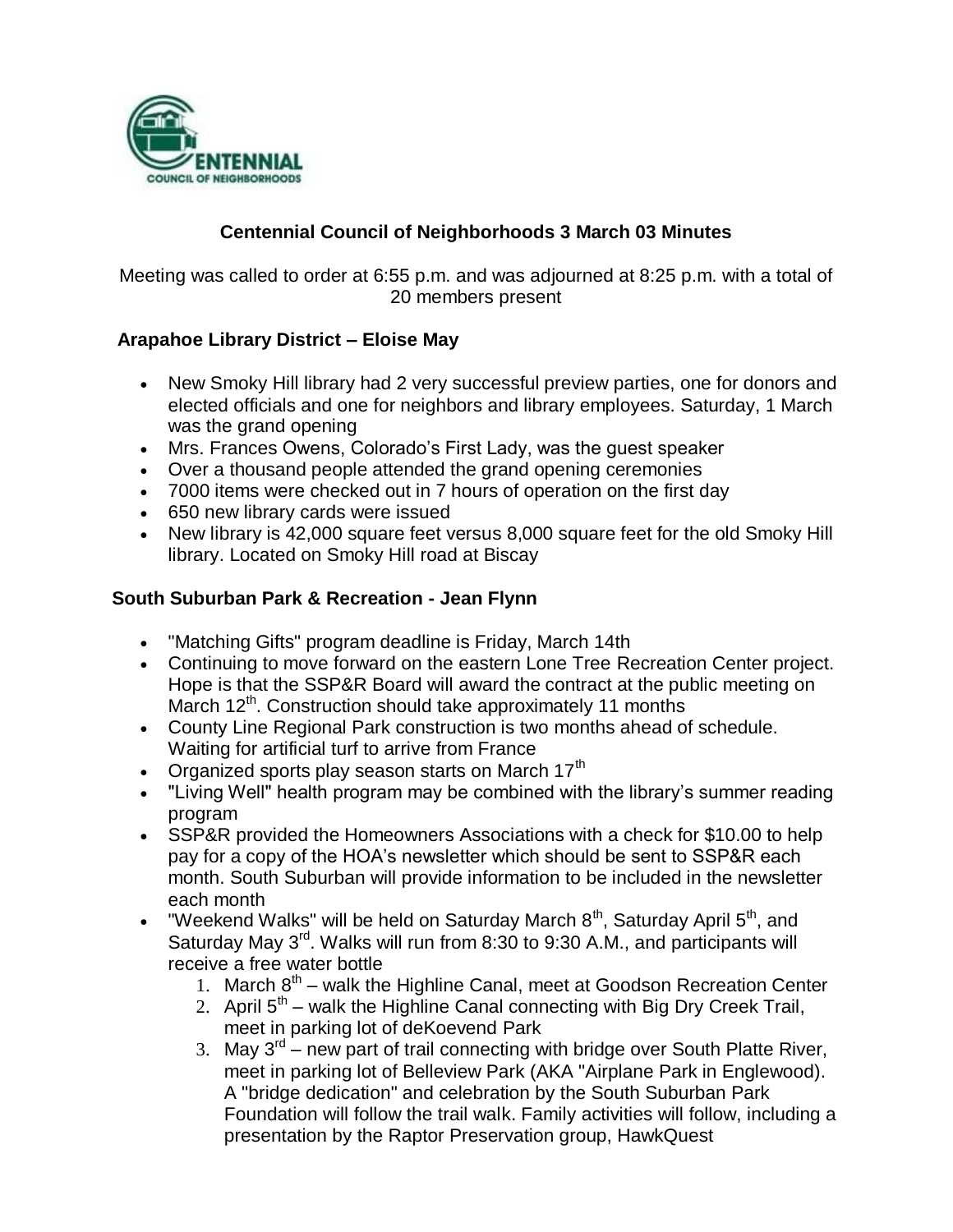## **Arapahoe Sheriff's Office - Bruce Williamson**

- HawkQuest is also used by the Sheriff's Office in elementary school substance abuse awareness programs. It has become a nationally recognized program
- When the war with Iraq starts, the Emergency Operating Center (EOC) will be staffed 24 hours/day, 7 days/week until it is determined that nothing is going to happen within Arapahoe County. This is precautionary only because of the heightened levels of security. There has been no evidence that anything in Arapahoe County is endangered
- Four boys, aged 13 to 16, copied events from "Jackass, The Movie" in the Piney Creek area. Have been charged with felony crimes for menacing motorists and pointing a toy gun at drivers. They had been video taping their actions
- Auto thefts continue as residents leave their cars running on the driveway to warm up during the cold weather
- There was a home invasion and robbery recently in The Preserve subdivision near Colorado Blvd and Orchard Rd on South Aspen Court

# **Parker Fire District - Dan Qualman**

- Parker Fire District has moved a rescue unit to station 2, near Arapahoe Road and Parker Road
- Parker Fire District will construct a new headquarters building and a new fire station
- Parker Fire District is conducting a "quality assurance" survey for all those who make use of their fire/rescue services
- As of February  $20<sup>th</sup>$ , Parker Fire is one of 3 departments in the state of Colorado, and one of 70 in the world, that has received
- Accreditation for Fire Service from the Commission of Fire & Service Accreditation International
- Also received the Government Finance Officers award for comprehensive financial planning

# **City of Centennial – Council – Ward 3 - Andrea Suhaka**

- The City of Centennial has asked that Jordan Road not be closed until flood control is assured. So far Cherry Creek Park and Greenwood Village have not agreed to this request
- The "Bow Tie" property development was approved by the City Council. The City will have a new park because of this action. Only 4 homes will be developed instead of approximately 120.
- The Orchard Point property (Quebec & Orchard) development review has been postponed. It will be presented March 11<sup>th</sup> at the Planning Commission. Let the Planning Department know if you want to be notified when the meetings are scheduled

## **CenCON Reports - President - Cathy Noon**

- Members will be receiving reminders for payment of dues for the period April 2003 to March 2004
- New Board elections for CenCON officers are in April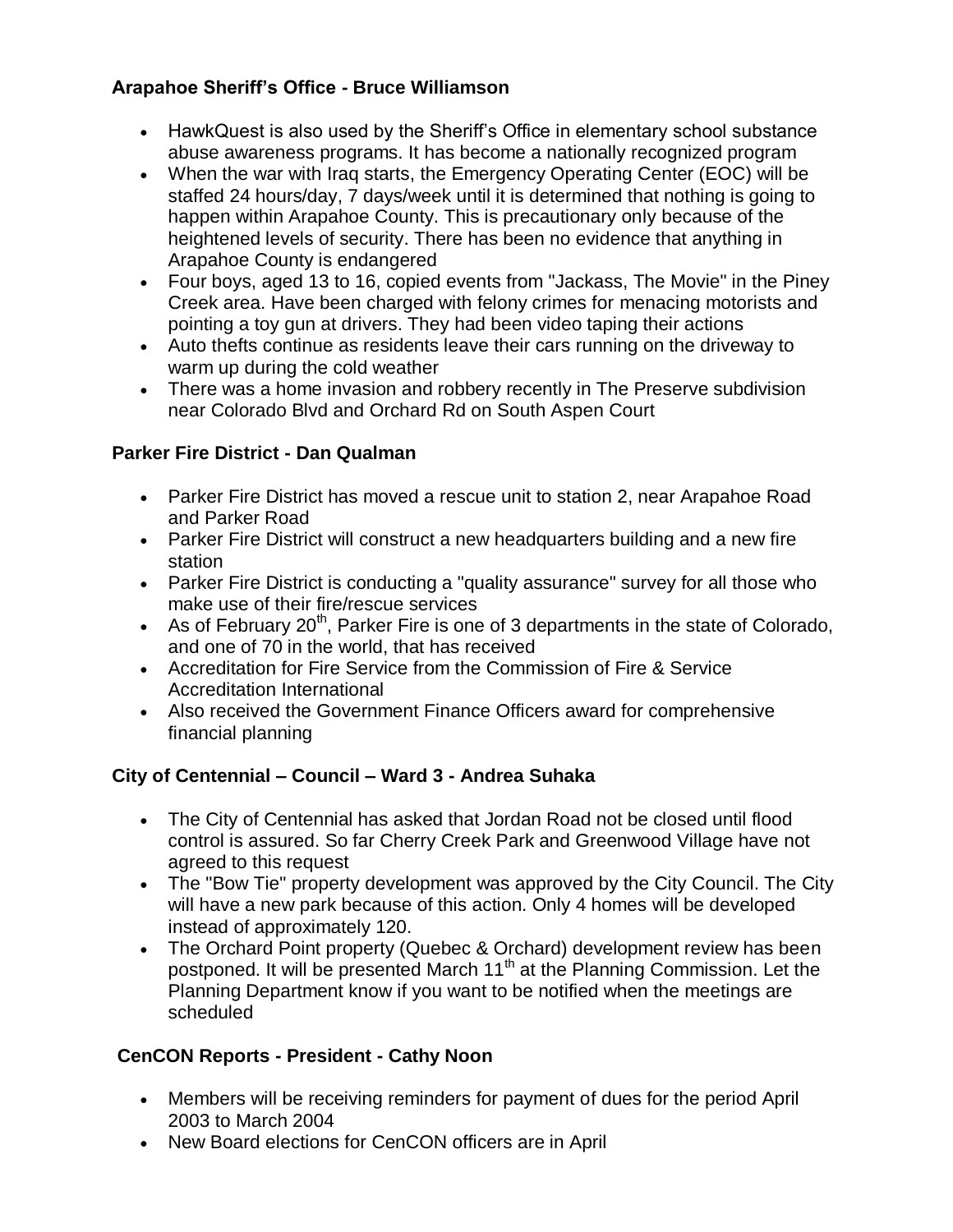- Information about meetings concerning the redevelopment of the Marathon Oil property at Dry Creek and Broadway will be emailed to all members this week. A meeting for Centennial residents is on Wednesday, March 19<sup>th</sup>, 2003, at 7:00 p.m. in the meeting room located in the basement of the Kellog Building, 26 West Dry Creek Circle, Littleton, CO
- Work has begun on developing a list of "Frequently Asked Questions" concerning land use to be used by residents
	- 1. What details apply at each level of the process
	- 2. Definition of the terms used by the Land Use department
	- 3. Understanding of the various zoning codes used by the County, by the **City**
	- 4. How do residents provide input into the process
	- 5. Identify "chain of command" and "levels of authority" for each group that is involved in the process
	- 6. What input is appropriate at each level of the process
	- 7. Guidelines for residents speaking for/against a proposed development at the Planning & Zoning or City Council meetings
	- 8. Check list for the developers to use when contacting the neighbors and residents
	- 9. Flow chart outlining the entire process would be very helpful

### **- Treasurer - Gerry Cummins**

| Checking account       |          | Savings account        |           |
|------------------------|----------|------------------------|-----------|
| Previous balance:      | \$557.36 | Previous balance:      | \$2327.82 |
| Income                 | \$0.00   | Income (Dues)          | \$45.00   |
| <b>Expenses</b>        | \$0.00   | (Interest)             | \$0.00    |
| <b>Closing Balance</b> | \$557.36 | <b>Closing Balance</b> | \$2372.82 |

#### **- Secretary - Frank Green**

• It was moved by Lynn Leader and seconded by Gerry Cummins that the February 2003 minutes be approved as read. Approval was unanimous

#### **- Membership - Michael Kirrane**

• There has not been much activity as yet concerning the new "CenCON Associations". There will be more information in the local newspapers in the near future

## **- Plans - Plans Committee**

- No new developer plans were discussed.
- A presentation was made by Dennis Wyatt of Wyatt & Associates Architects, concerning development in the Safeway Shopping Center at Smoky Hill and Himalaya. The development will be for a single lot, Lot 4. A 3 tenant, 10,000 square foot building is proposed for the site